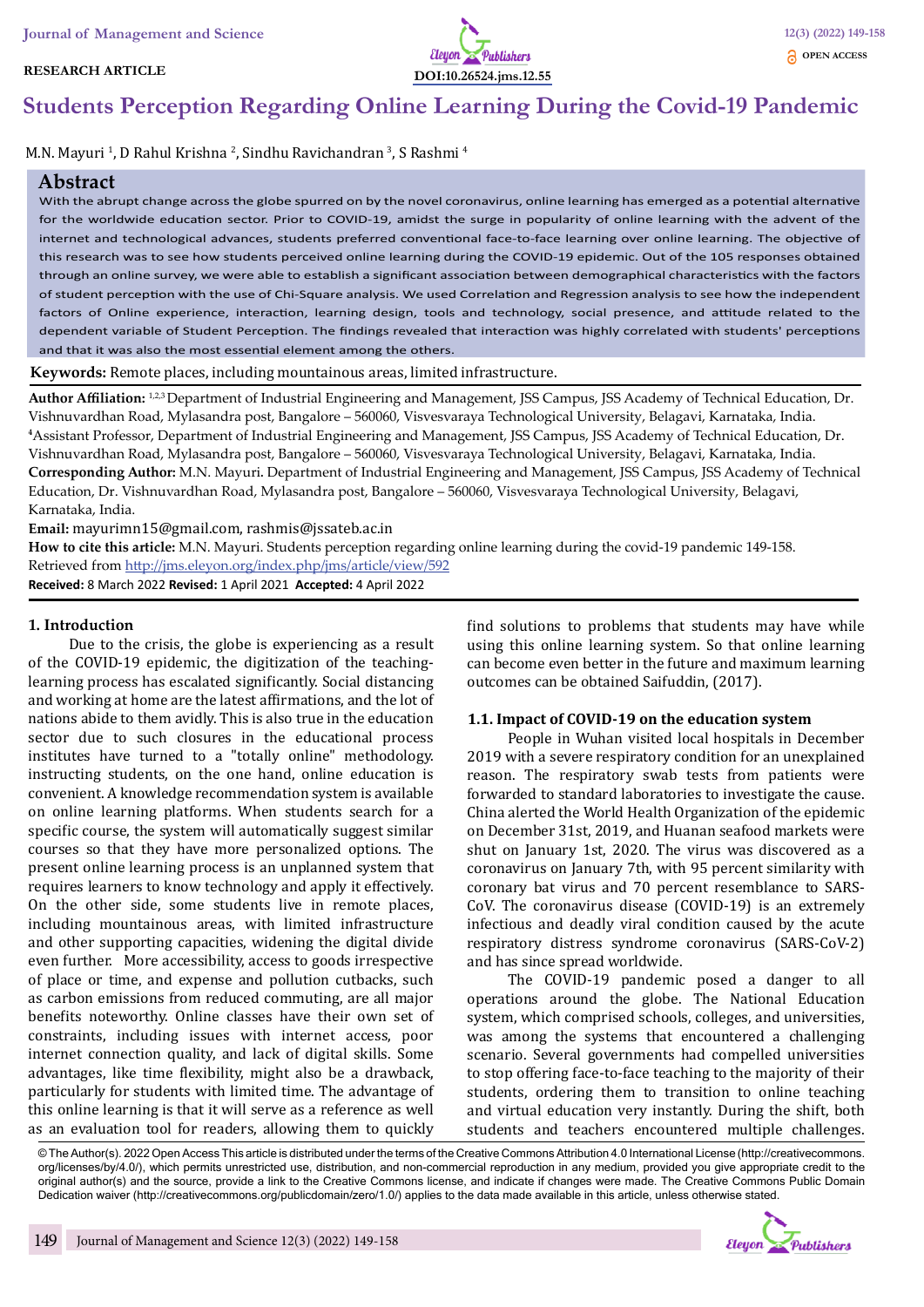Since most authorities were trying to stunt COVID-19's accelerated growth, institutions had almost no time to plan for a virtual regime Daniel. Several countries, including India, were forced to shut down their schools and institutions, potentially causing complications for students and faculty members. During this abrupt switch, issues such as a lack of resources such as computers and laptops, a poor internet connection, and many others surfaced. Since social distancing is so needed at this point, learning chances will suffer greatly. Academic institutions are still scrambling to develop solutions to this difficult scenario. Such circumstances emphasize the importance of situation management for academic institutions Rieley. During this time of crisis, online classes were the only way to continue one's education. Zoom, Google Meet, Microsoft Teams, Skype, Google Classroom, and other similar apps aided and abetted in the continuation of learning. Throughout this time, there was an increase in demand for these applications. Some students and teachers were able to quickly adapt to the transition, but those who lacked the resources or prior exposure $\pm$ o these applications found it difficult. In general, it ended up taking many students and faculty from weeks to months to adapt to the changing situation.

## **1.2. Online Learning**

Online education has become more accessible thanks to technical innovations. McBrien. Most terminology, such as online learning, e-learning, web-based learning, and virtual classrooms, generally offer the opportunity to learn from just about anywhere, at any moment, and with any technology with the use of a laptop or computer which is connected to a network Cojocariu. Online learning can be considered as a tool that can improve the teaching and learning process by making it more student-centred and innovative. Online learning is defined as an educational experience in simultaneous or asynchronous situations using different technologies with internet service (e.g., mobile phones, laptops, etc.). Learners could be anywhere in these environments to learn and interact with instructors and other students Singh. Students attend live lectures, educators and learners communicate in real-time, and there is the possibility of quick feedback in a contemporaneous educational setting, however, asynchronous learning environments are not well-designed Littlefield. Synchronous learning can provide a plethora of social engagement opportunities McBrien (2009).

## **1.3. Students' perception towards online learning**

Perception is the process of recognizing and understanding the environment, which encompasses objects, people, symbols, and signs. Meanwhile, as per, Baity, perception is an individual's initial process of processing sensory perceptions to give meaning to their surroundings. This highlights that perception is a person's reaction to the information they receive from their surroundings, but that perception is likely to differ from reality. When it comes to online classes, students' perceived them to be of poor quality. Technological concerns, an absence of organization, interruptions in the rhythm of lectures, challenges in resolving queries, and a lack of passion and willingness to attend classes have been some of the main determinants limiting the efficacy of online classes Nambiar, Cosmina, conducted a study perception on e-learning, outcomes from this paper show that it's clear that students are aware of the changes brought about by digital technologies, as evidenced by their impact on the learning process. It is also clear that students are well-equipped to use technology informal settings and are already utilizing these technologies to support their learning process.

With this background the present study aims to understand the students' perception regarding online learning during the COVID-19 pandemic. Hence, it is very much needed to gain insights about students' perception, so a review of literature regarding the same is conducted. 16

## **2. Literature Review**

Sarkar, surveyed the students of a Public University of Bangladesh about their perceptions regarding online classes due to the pandemic. Results showed that most students faced challenges in online schooling, and the majority of the students preferred conventional types of learning to virtual classes and did not understand the content of virtual classes easily. The study also explored that most students did not feel comfortable in online classes. Still, considering the present pandemic situation, they decided to participate in the online class. Broadband/Wi-Fi users have more positive perceptions of online education. the study discovered that female students showed a better view than male students regarding online classes, and urban students have more positive appreciation than rural students. Agricultural students' perception and preference towards online learning were obtained through an online survey of 307 students conducted by Muthuprasad the results indicated that the majority of the respondents (70%) are ready to opt for online classes to manage the curriculum during this pandemic. The majority of the students preferred to use a smartphone for online learning.

Bączek conducted a survey on students' perception of e-learning, results showed that E-learning is an effective method of increasing knowledge that is widely accepted. However, it is critical to focus not only on expanding knowledge but also on clinical and social skills. E-learning should not only focus on the delivery of content, but also on the ability of students to interact with the materials and receive feedback. Implementing online learning into the curriculum successfully necessitates a well-thought-out strategy as well as a more active approach.

In a survey conducted by Peimani, the results indicated that students concerning blended online modes of delivery are both rare and much needed, particularly amid the higher education sector's adaptation. Following the study's significant findings, discussions regarding eye contact and nonverbal communication in a virtual learning experience, as well as the rights of learners and educators to see and be seen, can be explored further in future research on blended online course designs. Zaveri conducted a study on the Efficiency of Online Learning with the help of conventional sampling methods analysis and the results from this analysis are discussing some of the elements that could be used to improve the experiences gained through e-learning. Based on the expected benefits of e-learning, the fact that there is a significant association between increased learning efficiency and increased performance and that

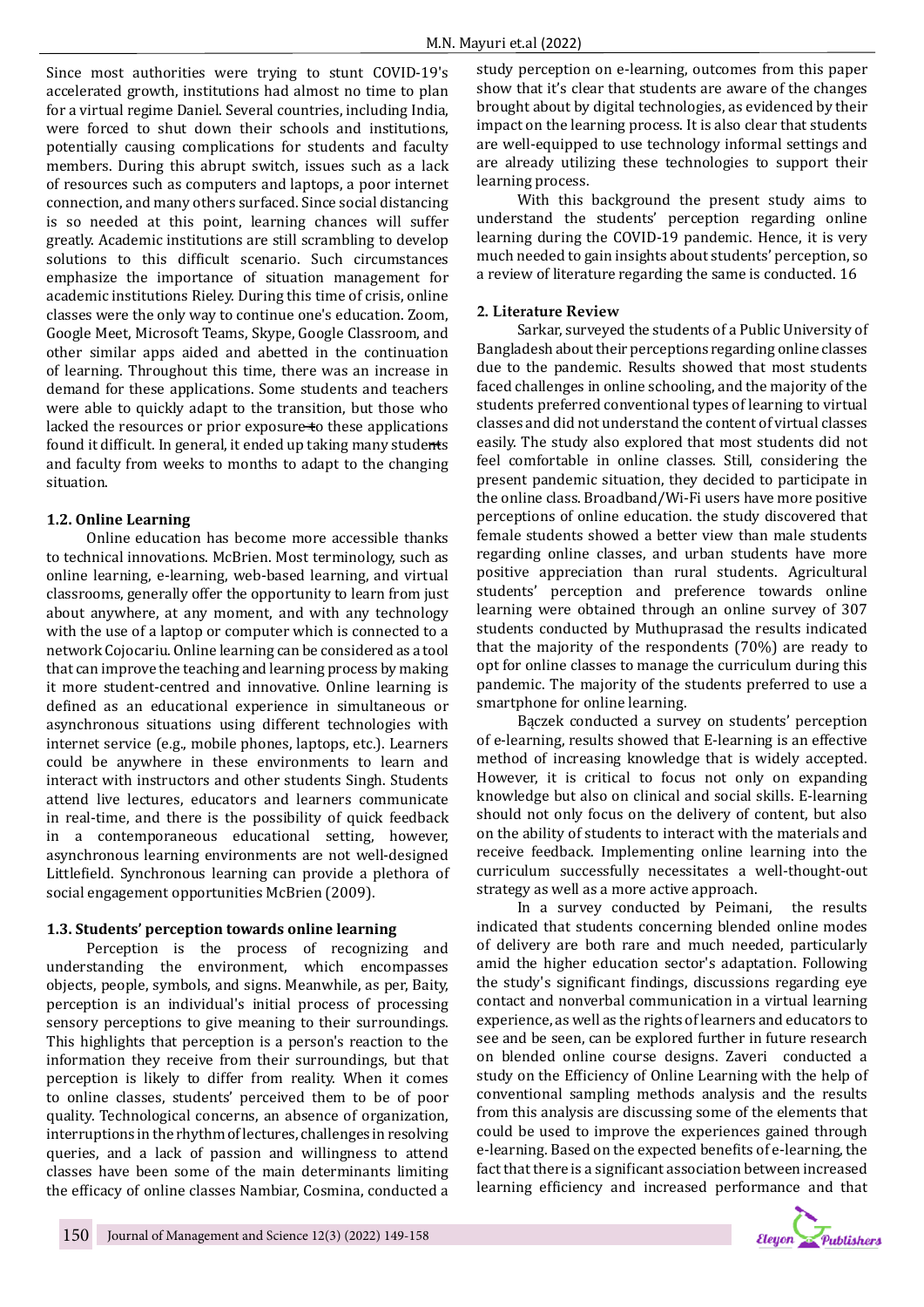e-learning makes very good use of innovative concepts and platforms is inadequate.

Diana, conducted studies on Students' perception of using eLearning technologies tools results indicated that, students are profoundly aware of the changes brought about by digital technology, as well as their impact on the learning process. Hami conducted studies on online learning for visual impairment students' perception during the COVID-19 epidemic, students with visual impairments have a good attitude toward online learning. Online learning according to a Visual Impairment student, is particularly useful in pandemics, though not efficient.

Maison conducted studies on perception, the findings of the study reveal that students' perceptions and attitudes toward integrating online learning, particularly executing their activities online as a result of the COVID-19 pandemic, are positive. Online tasks during the pandemic study were conducted and thorough analysis from students found out that according to statistics, 70.5 percent of students are aware of online assignments because of their perceptions and attitudes. Anatomy classes were taken in zoom platform during the pandemic author Klein, the results of this study are students were pleasantly favorable about online learning as a replacement for the traditional gross anatomy laboratory. The majority of students thought that it gave valuable views, enhanced understanding of anatomy, and aided in the application of anatomical information as a visual learning resource. Moving from in-person paper-based assessment to an online environment, with restrictions on invigilation and students' greater difficulties labelling responses with a computer keyboard, makes comparing cohorts harder. Solanki, conducted an online survey for Indian students about their perception of online learning survey was conducted, results of this analysis discovered that there was both a positive and negative impact. This demonstrates that how children feel or what they are going through during the lockdown must be worked out in various sections of the paper, and teachers and the educational system must be sensitive.

With careful observations made from the literature review, we have successfully identified six factors of students' perception regarding the online classes during the COVID-19 pandemic. They are shown in the Figure 1.

### **3. Operational definitions**

#### **• Online Experience**

The use of atmospheric cues in digital platforms, as well as user interaction between students and faculty and among students, all combine to form a virtual experience is called online experience(Novak, et al., 2000) .According to Shraim, students' perceptions of online learning have more advantages over paper-based evaluations in aspects of judging technique stability, time efficiency, and expenses, whereas Almomani, believe that students were displeased with the terms of quantity and quality of their virtual education encounter in their research. According to a recent cross-sectional study conducted in the Philippines by Baloran, the majority of students had negative perceptions and disapproved of the Online-Blended Learning Method used at their universities during the COVID-19 pandemic.

Interactions are mutual occurrences in which at least two elements and two actions are needed. Interactions occur when these objects of interest engage each other. An educational interaction takes place when a student reacts with the surroundings in which he or she is learning. According to Baber interaction in an online class, combined with learning outcomes, has a significant influence on students' perceptions of learning. Interaction, encouragement, core curriculum, and the lecturer's role are always seen as critical influences of a positive educational outcome by students. Interaction, as per Ku, is a significant element for perceived student achievement in online classes. According to Howland, the most essential issue in "overall satisfaction" and "learning outcomes" is instructorlearner interaction. Learner-content and learner-instructor interactions are very vital for student perceived education and fulfillment, according to Alqurashi, but learner-learner interaction is not as significant.

#### **• Learning Design**

The structure that facilitates learning experiences is known as Learning Design. It refers to decision making about what to teach, when to teach it, where to teach it.Choices must be taken concerning the course's content, structure, timing, sequence of learning activities, type and frequency of assessment, and the nature of technology used to support learning.The rapid growth of technology in various areas has created a huge demand for educational institutions during this pandemic situation virtual classroom could be the best option for facilitating this distance learning. Setting clear goals for their subjects, building time management methods, arranging their environment for productivity, designing task strategies, and accepting the self-consequences of their actions are all examples of selfregulation approaches to learning. The goal of feedback is to close the gap between understanding and performance, as well as the desired outcome Hattie, One of the most effective ways to give engaging and interactive online lectures and lessons is through webinars. To make webinars effective, instructors must create explicit learning objectives for each session, utilising higher-order thinking verbs, and match them with learning activities and assessments.

#### **• Tools and Technology**

A tool is a specific, tangible object, such as a pattern or official portal, that is used to perform an activity in order to produce a product or outcome. A technique is a well-defined systematic procedure for producing one or more outputs, that may also involve the use of one or more tools.The online learning environment may boost the frequency and quality of student participation for students who don't speak up much. Creating a professional online persona takes time and effort. Online learning assignments may assist students in transitioning from their preferred modes of communication on social media and related platforms to the adoption of a more comprehensive professional online persona Lewy, A wide range of technologies are employed, including digital libraries, remote learning networks, multimedia software, learning management systems, virtual simulations, mobile applications, and other e-resources Lewy.



## **• Interaction**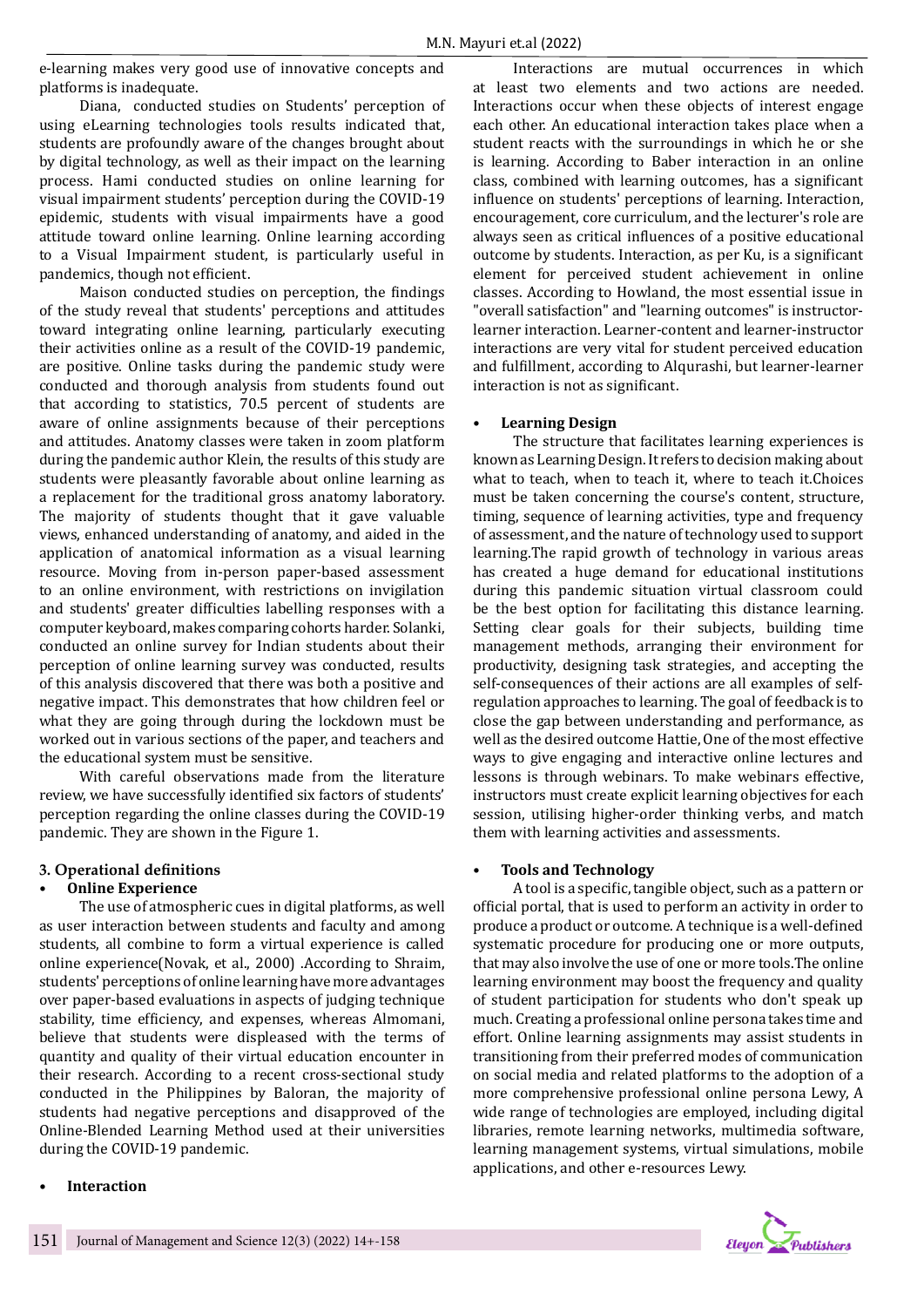## **• Social Presence**

Social presence is defined by Short, et al., (1976) as the level of awareness of the other individuals in the engagement and the subsequent relevance of social interactions. The research of Tu, pursued to scientifically investigate the impact of social presence and found a positive link between improved social presence and student satisfaction with online learning. The amount of scientific on social presence theory has depended solely on students' self, according to Hakki, and the results of this study suggest that learning outcomes may not always line up with student perceptions. The gain of greater engagement due to higher social presence may be overshadowed by the extra processing requirements of the discussion format for disabled students etc who may find these needs extremely hard.

### **• Attitude**

Attitudes are defined by various influential theorists in terms of evaluation (e.g., "a psychological tendency that is expressed by evaluating a particular entity with some degree of favor or disfavor," Eagly, affect (e.g., "the affect associated with a mental object," Greenwald 1989 p. 432), cognition (e.g., "a special type of understanding, prominently knowledge of which content is evaluative or affective. In their study, Unger, discovered that students had strong attitudes toward rapidly adjusting to a completely distance educational environment versus what they were more used to for education, or in-class learning. Alsoufi, found an appropriate level of understanding, attitudes, and procedures about e-learning, implying that e-learning was functional during the COVID-19 outbreak. Alharthi revealed that college students' attitudes toward the types of technologies used in online courses were not entirely satisfied with the advanced technology used in online classes at universities.

### **4. Objectives**

- The main objectives of this paper are:
- To identify the factors influencing students' perception towards online learning.
- To determine the relationship between the demographic variables and the factors of student perception.
- To find out the factors which are highly correlated with overall students' perception, and to identify the factor which is highly contributing to the student's perception in online learning.

## **5. Methodology**

To address the above listed objectives, the following methodology was used. A survey was conducted and a total of 105 responses were collected. A questionnaire was framed on the basis of the factors identified in the literature review. Further, Chi-square analysis, Correlation and Regression analysis were performed in order to fulfill the objectives of the paper.

## **5.1. Data collection procedure**

This survey aimed to figure out how students perceived online courses and the factors that influence them. University students, including junior college students, undergraduates, and postgraduates, were surveyed. We distributed questionnaires using WhatsApp, a popular messaging platform in India, and requested college students from diverse disciplines to answer them anonymously. A total of 105 legitimate responses were gathered in the process.

### **5.2. Questionnaire**

Our data is divided into 3 sections. The very first section covers the demographic profile of the respondents like gender, age, kind of educational institution, and current course of study. The following section discusses the differences between online classes and regular classroom teaching, covering learning design, tools, and technology, as well as an online experience. There was a total of 9 questions in this section. The third section focuses on the students' individual qualities such as social presence, attitude, and interaction. There was a total of 7 questions in this section. These questions tested the students' comprehension of how online classes were viewed during the pandemic. The ratings were based on a five-point Likert's Scale: 1 (strongly disagree), 2 (disagree), 3 (neutral), 4 (agree), and 5 (strongly agree).

## **5.3. Data analysis**

Our research was analyzed using IBM SPSS Statistics 21. We utilized Chi-Square, Regression, and Correlation tests to analyze the association between demographic characteristics (gender, age, educational sector, and educational qualification) and the six factors (online experience, interaction, learning design, tools and technology, social presence, and attitude) that we have identified. All tests were given a statistically significant of p<0.05.



**Figure 1. Block diagram of the Potential Contributing Factors for Students' Perception**

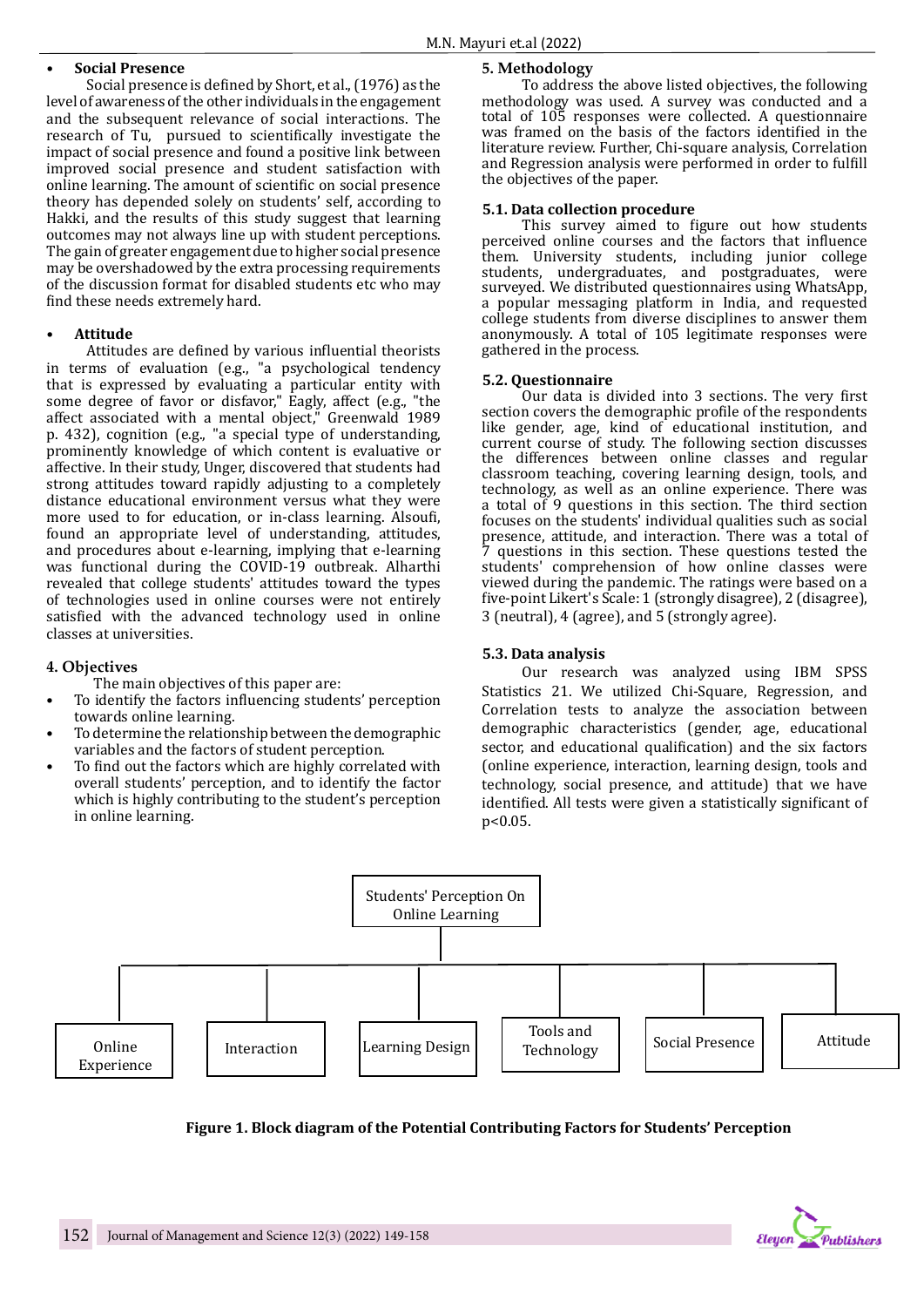## **6. Descriptive Statistics**

Descriptive statistics were used to describe or summarize the characteristics of the data set, such as mean, standard deviation, and standard error of the student perception factors.

It can be inferred that the respondents gave learning design the highest rating in terms of influencing their life (3.71), followed by, Attitude (3.64), Interaction (3.55), Tools and Technology (3.47), Social Presence (3.32), and the Online Experience (2.55) received the lowest score. Cutoff mean for the overall factors was calculated to be 3.37. From the cutoff value, we can infer that students had a negative perception regarding online experience and social presence, whereas they had a positive perception towards interaction, learning design, tools and technology, and attitude.

## **6.1 Demographic analysis**

Demographic analysis is a technique for determining the age, gender, educational sector, and educational level of

## **Table 1. Descriptive Statistics**

the total number of respondents who made a significant contribution to the survey.

From the responses that we received, it was observed that females(50.48%) had the highest percentage in terms of gender when compared to males(49.52%). Similarly in terms of age 19-23-yearolds had the highest percentage(70.47%). Followed by Educational sector which accounted by the government with a percentage of 57.14% and in educational level Undergraduate had the highest responses of (75.23%)

## **6.2 Percentage analysis**

It refers to a specific type of rate in which percentages are used to analyze two or more sets of data. The association between the series is determined using a percentage. Percentage analysis was carried out to highlight the major responses of the factors by the respondents.

| <b>Factors</b>         | <b>Mean</b> | <b>Std. Error</b> | <b>Std. Deviation</b> |  |
|------------------------|-------------|-------------------|-----------------------|--|
| Online Experience      | 2.55        | 0.09              | 0.91                  |  |
| Interaction            | 3.55        | 0.06              | 0.57                  |  |
| <b>Learning Design</b> | 3.71        | 0.07              | 0.70                  |  |
| Tools and Technology   | 3.47        | 0.07              | 0.76                  |  |
| Social Presence        | 3.32        | 0.05              | 0.54                  |  |
| Attitude               | 3.64        | 0.09              | 0.88                  |  |

## **Table 2. Demographic Characteristics of the Respondents (n=105)**

| Sl. No. | Demographic<br><b>Characteristics</b> | <b>Frequency (N=105)</b> | Percentage <sup>(%)</sup> |
|---------|---------------------------------------|--------------------------|---------------------------|
| 1       | Gender:                               |                          |                           |
|         | Male                                  | 52                       | 49.52                     |
|         | Female                                | 53                       | 50.48                     |
| 2       | Age:                                  |                          |                           |
|         | 16-18                                 | 26                       | 24.76                     |
|         | 19-23<br>74                           |                          | 70.47                     |
|         | 24-27                                 | 5                        | 4.76                      |
| 3       | Educational sector:                   |                          |                           |
|         | Government                            | 60                       | 57.14                     |
|         | Autonomous                            | 45                       | 42.86                     |
| 4       | <b>Educational level:</b>             |                          |                           |
|         | Pre-University                        | 19                       | 18.09                     |
|         | Undergraduate                         | 79                       | 75.23                     |

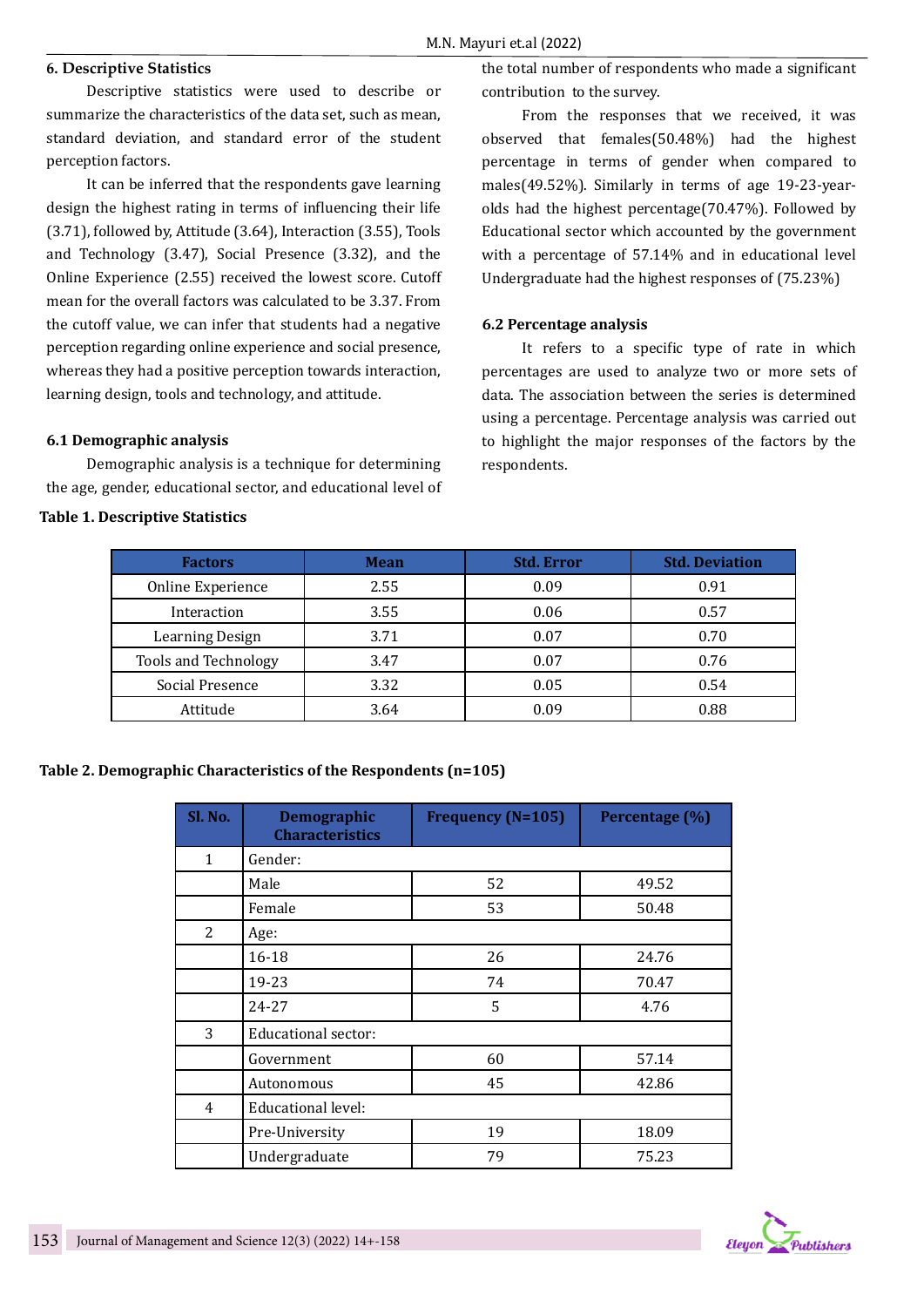|                | <b>Factors</b>                                | <b>Strongly</b><br>disagree(%) | Disagree(%) | Neutral(%) | Agree $(\% )$ | <b>Strongly</b><br>agree(%) |
|----------------|-----------------------------------------------|--------------------------------|-------------|------------|---------------|-----------------------------|
| $\mathbf{1}$   | Online Experience                             |                                |             |            |               |                             |
|                | Effectiveness                                 | 18.1                           | 49.52       | 14.29      | 13.33         | 4.76                        |
|                | Convenience                                   | 10.48                          | 40.95       | 20         | 21.9          | 6.67                        |
| $\overline{2}$ | Interaction                                   |                                |             |            |               |                             |
|                | Lack of interaction                           | 2.86                           | 7.62        | 15.24      | 63.81         | 10.48                       |
|                | Low Quality of<br>discussion                  | 4.76                           | 10.48       | 10.48      | 57.14         | 17.14                       |
|                | Difficulty in clarification<br>of doubts.     | 6.67                           | 8.57        | 15.24      | 50.48         | 19.05                       |
|                | Comfortability to<br>interact in discussions. | 12.38                          | 13.33       | 44.76      | 15.24         | 14.29                       |
| 3              | Learning design                               |                                |             |            |               |                             |
|                | Poor structure                                | 4.76                           | 13.33       | 14.29      | 53.33         | 14.29                       |
|                | Time saving                                   | 2.86                           | 10.48       | 9.52       | 55.24         | 21.9                        |
| $\overline{4}$ | Tools and technology                          |                                |             |            |               |                             |
|                | <b>Technical issues</b>                       | 1.9                            | 2.86        | 6.67       | 55.24         | 33.33                       |
|                | Lack of computer skills                       | 13.33                          | 18.1        | 49.52      | 14.29         | 4.76                        |
| 5              | Social presence                               |                                |             |            |               |                             |
|                | Difficulty to understand                      | 9.52                           | 52.38       | 21.9       | 10.48         | 5.71                        |
|                | Anxiousness                                   | 4.76                           | 15.24       | 20.95      | 49.52         | 9.52                        |
|                | Distraction                                   | 5.71                           | 14.29       | 14.29      | 50.48         | 15.24                       |
|                | Learning and knowledge<br>transfer            | 4.76                           | 10.48       | 9.52       | 53.33         | 21.9                        |
| 6              | Attitude                                      |                                |             |            |               |                             |
|                | Laziness                                      | 5.71                           | 7.62        | 11.43      | 60.95         | 14.29                       |
|                | <b>Less Motivation</b>                        | 4.76                           | 8.57        | 20.95      | 56.19         | 9.52                        |

## **Table 2. Respondents' perception of Online Classes concerning the factors identified (n=105)**

Students disagreed that online programmes are more effective (49.52%) and convenient (40.95%) than classroom education based on the online experience factor. Many students felt that there is a lack of engagement (63.81%) and difficulties in clarifying doubts (50.48%) in online classes, and that the general quality of talks (57.14%) is lower. The majority of students were undecided about the comfortability of interacting in discussions during online sessions (44.76%). Although the majority of students believed that the organization of online classes was bad (53.33%), they also said that online classes saved time (55.24%). Although the most significant disadvantage of online classes was a technical difficulty (55.24%) that the majority of students experienced. According to the percentage study, half of the pupils had a neutral opinion on the absence of resources and knowledge about computers (49.52 %). During online classes, the majority of students (50.48%) said that they were distracted. They did agree, however, that learning and information transfer were better (53.33%) and that they were less worried (49.52%) during online lectures. The majority of students disagreed that online classes were difficult to follow (52.38%). The majority of students indicated that participating in online class

discussions was difficult for them because they were lethargic (60.95%) and unmotivated (56.19%).

### **7. Chi-Square Analysis**

Chi-square analysis is conducted in order to check if the demographic factors such as gender, age, educational level and educational sector has a significant impact on factors of student perception which are Online learning, Interaction, Learning design, Tools and technology, social presence and Attitude.

The proposed hypotheses tested under the Chi-Square analysis are:

- H1: Gender of the students does not have a significant impact on factors of students' perception.
- H2: Age of the students does not have a significant impact on factors of students' perception.
- H3: Educational level of the students does not have a significant impact on factors of students' perception.
- H4: Educational sector to which the students belong does not have a significant impact on factors of students' perception.

**Note- Null hypothesis gets accepted if p < 0.05, else it is rejected.** 

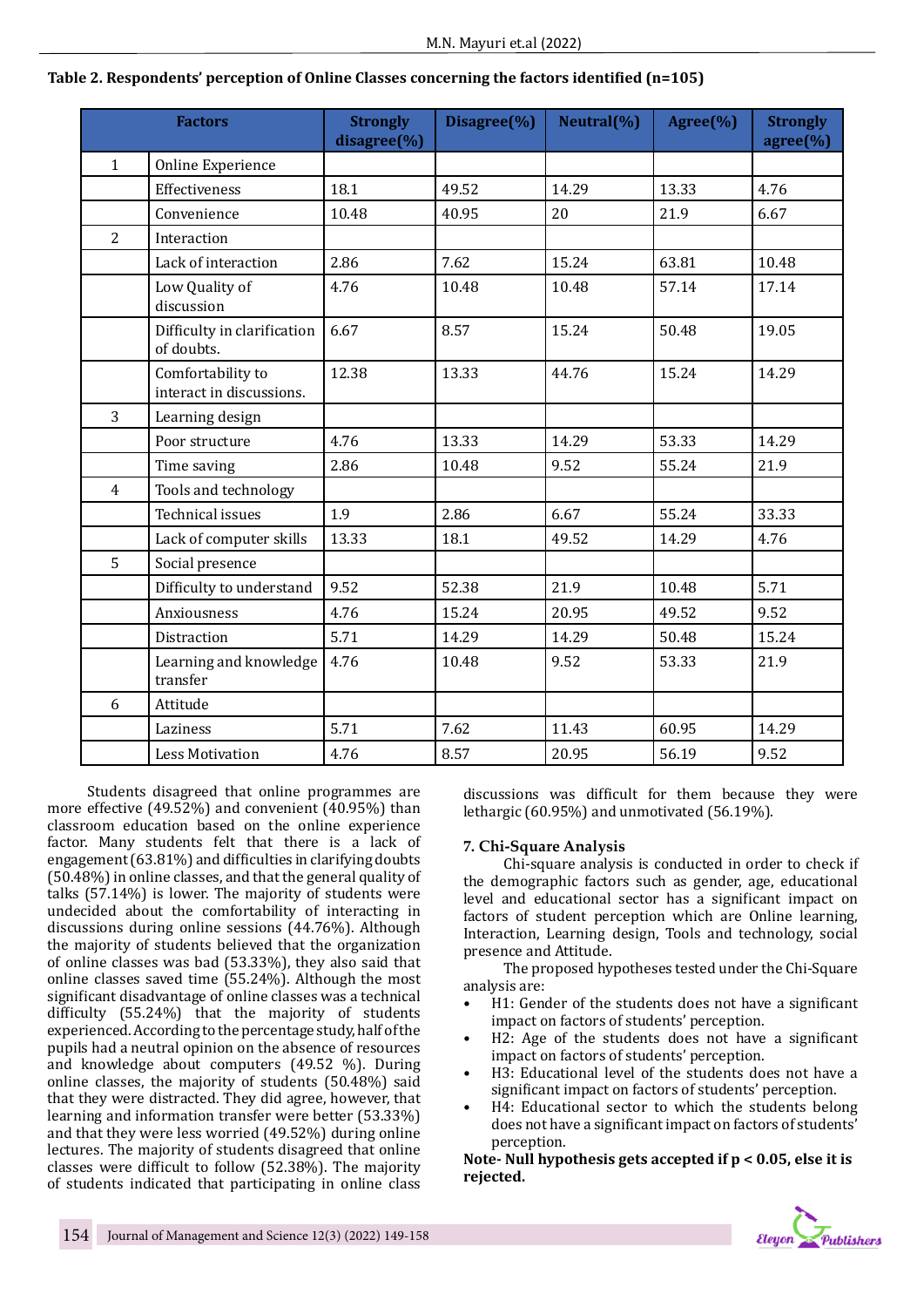#### M.N. Mayuri et.al (2022)

## **Table 4. Chi-Square test and demographic analysis with respect to the factors of Students Perception**

| <b>Demographic Profile</b> |            | <b>Satisfied</b> | <b>Dissatisfied</b> | $\chi^2$ tab value | $\chi^2$ cal value | <b>Decision</b> |
|----------------------------|------------|------------------|---------------------|--------------------|--------------------|-----------------|
| Gender                     | Male       | 45               | 08                  | 33                 | 0.006              | Reject          |
|                            | Female     | 20               | 32                  |                    |                    |                 |
| Age (Years)                | $16 - 18$  | 15               | 06                  | 66                 | 0.028              | Reject          |
|                            | 19-23      | 46               | 28                  |                    |                    |                 |
|                            | 24-27      | 04               | 06                  |                    |                    |                 |
| Educational<br>Level       | PU         | 13               | 07                  | 66                 | 0.043              | Reject          |
|                            | UG         | 45               | 29                  |                    |                    |                 |
|                            | PG         | 06               | 05                  |                    |                    |                 |
| Educational<br>Sector      | Government | 42               | 17                  | 33                 | 0.012              | Reject          |
|                            | Autonomous | 23               | 23                  |                    |                    |                 |

## **Table 5. Correlation analysis on students' perception with the factors.**

| <b>Correlation</b><br><b>Matrix</b> | Students'<br><b>Perception</b> | <b>Online</b><br><b>Experience</b> | <b>Interaction</b> | <b>Learning</b><br><b>Design</b> | <b>Tools and</b><br><b>Technology</b> | <b>Social</b><br><b>Presence</b> | <b>Attitude</b> |
|-------------------------------------|--------------------------------|------------------------------------|--------------------|----------------------------------|---------------------------------------|----------------------------------|-----------------|
| Students'<br>Perception             | $\blacktriangleleft$           |                                    |                    |                                  |                                       |                                  |                 |
| Online<br>Experience                | 0.153                          |                                    |                    |                                  |                                       |                                  |                 |
| Interaction                         | $0.760**$                      | $-0.128$                           | и                  |                                  |                                       |                                  |                 |
| Learning<br>Design                  | $0.626**$                      | $0.255**$                          | $0.334**$          | 1                                |                                       |                                  |                 |
| Tools and<br>Technology             | $0.573**$                      | $-0.271**$                         | $0.437**$          | 0.057                            | $\mathbf{1}$                          |                                  |                 |
| Social Presence                     | $0.704**$                      | $-0.064$                           | $0.591**$          | $0.361**$                        | $0.322**$                             | 1                                |                 |
| Attitude                            | $0.551**$                      | $-0.480**$                         | $0.473**$          | 0.102                            | $0.394**$                             | $0.355**$                        |                 |

From table 4, it can be proved that all the considered demographic factors such as gender, age, educational sector, and educational level have a significant impact on the factors of students' perception which are Online experience, interaction, learning design, tools, and technology, social presence, and attitude. The stated null hypothesis for all the considered factors has been rejected since the  $\chi^2$ tab value is greater than the  $\chi^2$ cal value for all the calculations.

## **8. Correlation Analysis**

Correlation analysis can help in revealing significant relationships between different dependent and independent variables and also the significant relationship between the independent variables. The correlation matrix for all the variables is displayed in the table below.

It can be observed from the correlation table that the factors with high degree correlation between the student's perception on online learning are Interaction (0.760) then followed by Social Presence (0.704), learning design (0.626), Tools and technology (0.573) and Attitude (0.551). The factor with lowest correlation degree with students' perception is found to be Online experience (0.153). The rest of the factors are negatively as well as positively correlated with one another ranging from (-0.480) up to a good correlation of( 0.760).

### **9. Regression Analysis**

Regression analysis was carried out to determine the impact of each factor on Students' perception. Skewness is a measure of lack of symmetry, and it is used to check whether the Linear Regression assumption of Normality is met. Table 6 depicts the independent variables with the measure of skewness for each to justify the normality assumption for the regression analysis. Since the measure of skewness for the average of all variables is in between -2 to +2, the normality assumption is justified. Thus, the regression analysis of the students' perception of its potential independent variables is then conducted. The table below lists the variables and the skewness metric for each to support the regression analysis' normality assumption. The significance value is taken as 0.05.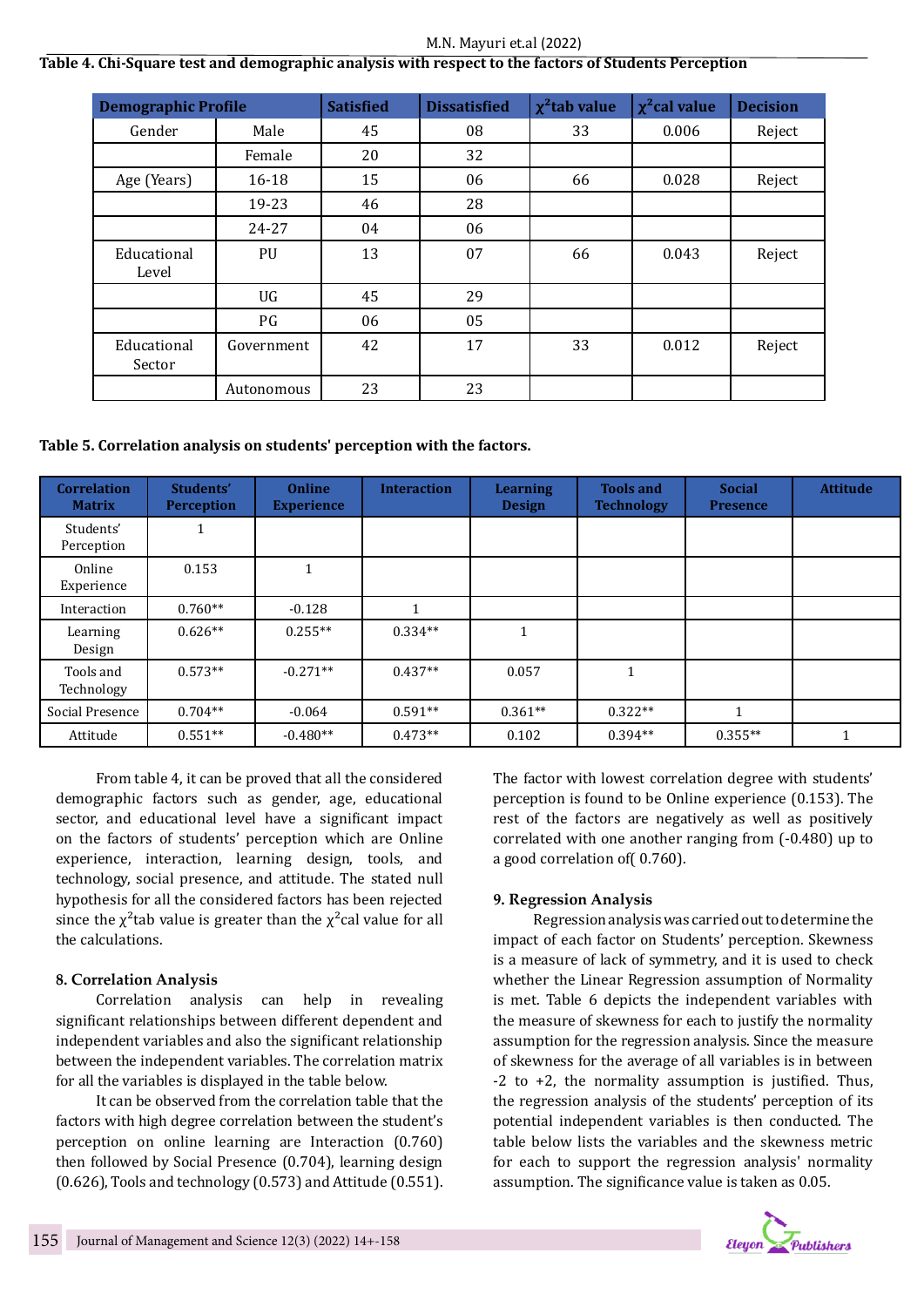## **Table 6. Normality assessment of the independent variables**

| <b>Factors</b>       | <b>Skewness</b> | <b>Std. Error of Skewness</b> |  |
|----------------------|-----------------|-------------------------------|--|
| Online Experience    | 0.84            | 0.24                          |  |
| Interaction          | $-1.38$         | 0.24                          |  |
| Learning Design      | $-0.70$         | 0.24                          |  |
| Tools and Technology | $-0.88$         | 0.24                          |  |
| Social Presence      | $-1.32$         | 0.24                          |  |
| Attitude             | $-1.25$         | 0.24                          |  |

**Table 7 depicts the results of the final regression model of all the factors of student perception. The beta coefficient values of all the factors are significant, at the level of 0.05.**

**Table 7. Regression coefficients of students' perception on online learning**

| <b>Factors</b>               | <b>Beta Coefficient</b> | R <sub>2</sub> | F       | t-value | <b>Sig</b> |
|------------------------------|-------------------------|----------------|---------|---------|------------|
| Online Experience<br>(OE)    | 0.065                   | 0.023          | 2.460   | 1.568   | 0.00       |
| Interaction (INT)            | 0.509                   | 0.577          | 140.740 | 11.863  | 0.00       |
| Learning Design<br>(LD)      | 0.346                   | 0.392          | 66.406  | 8.149   | 0.00       |
| Tools and<br>Technology (TT) | 0.290                   | 0.328          | 50.332  | 7.095   | 0.00       |
| Social Presence<br>(SP)      | 0.505                   | 0.496          | 101.230 | 10.061  | 0.00       |
| Attitude (ATT)               | 0.242                   | 0.304          | 44.950  | 6.704   | 0.00       |

Students Perception = 2.2368 + 0.023(OE) +  $0.577$ (INT) +  $0.392$ (LD) +  $0.328$ (TT) +  $0.496$ (SP) + 0.304(ATT)

From table 7, it is observed that Interaction (0.509) had the most effect on Students' Perception followed by Social Presence (0.505), Learning Design (0.346), Tools and Technology (0.290), Attitude (0.242) and the factor which had the least effect was found to be Online experience (0.065).

Thus, by converting the Beta Coefficients value of each factor into percentages, we can observe that the factor Interaction contributes up to 26.01% of total students' perception followed by social presence contributing up to 25.80%, Learning design contributes up to 17.68%, Tools and Technology contributes up to 14.82%, Attitude contributes up to 12.37% and finally, online experience contributes up to 3.32% of the total Students' perception regarding online learning during the COVID-19 pandemic.

## **10. Conclusion**

The curves of the education system are changing as efforts to prevent the spread of the novel coronavirus are made, with online education becoming the primary means of instruction. To keep up with the curriculum, universities and institutions are shifting to online platforms. The perception and readiness of students is important consideration that we have attempted to document. According to the findings of this study, the students had a negative perception towards online classes in the aftermath of COVID-19. But for some of the students, online learning was found to be advantageous because it provided them with flexibility and convenience. Students preferred well-structured content. However, most students reported that online classes could be more difficult than traditional classroom classes due to technological constraints, lack of interaction, and difficulty in clarifying doubts. As a result, all of these factors should be considered when creating an online course in order to make it more effective and productive for the learner. It's possible that once the COVID-19 pandemic settles down, we may see a continued increase in education systems using online platforms for study aids, albeit in a hybrid mode in combination with regular classes.

Helping students who lack online experience gain it, as well as expanding and making online class engagement more exciting, will have a greater beneficial impact on perspective. Improving the learning style and structure of online classes based on student feedback can have a higher impact on students. Regardless of their experience, training and guiding students on advanced tools and technologies can assist them in operating the technical parts of electronic equipment. Students' social presence and attitude must come from within, and this may be accomplished by addressing all of the elements we've outlined. As a result, it can be stated that online classes may be beneficial, but they must be implemented effectively, taking into account all of the factors identified in our research will aid in improving students' perception towards online learning.

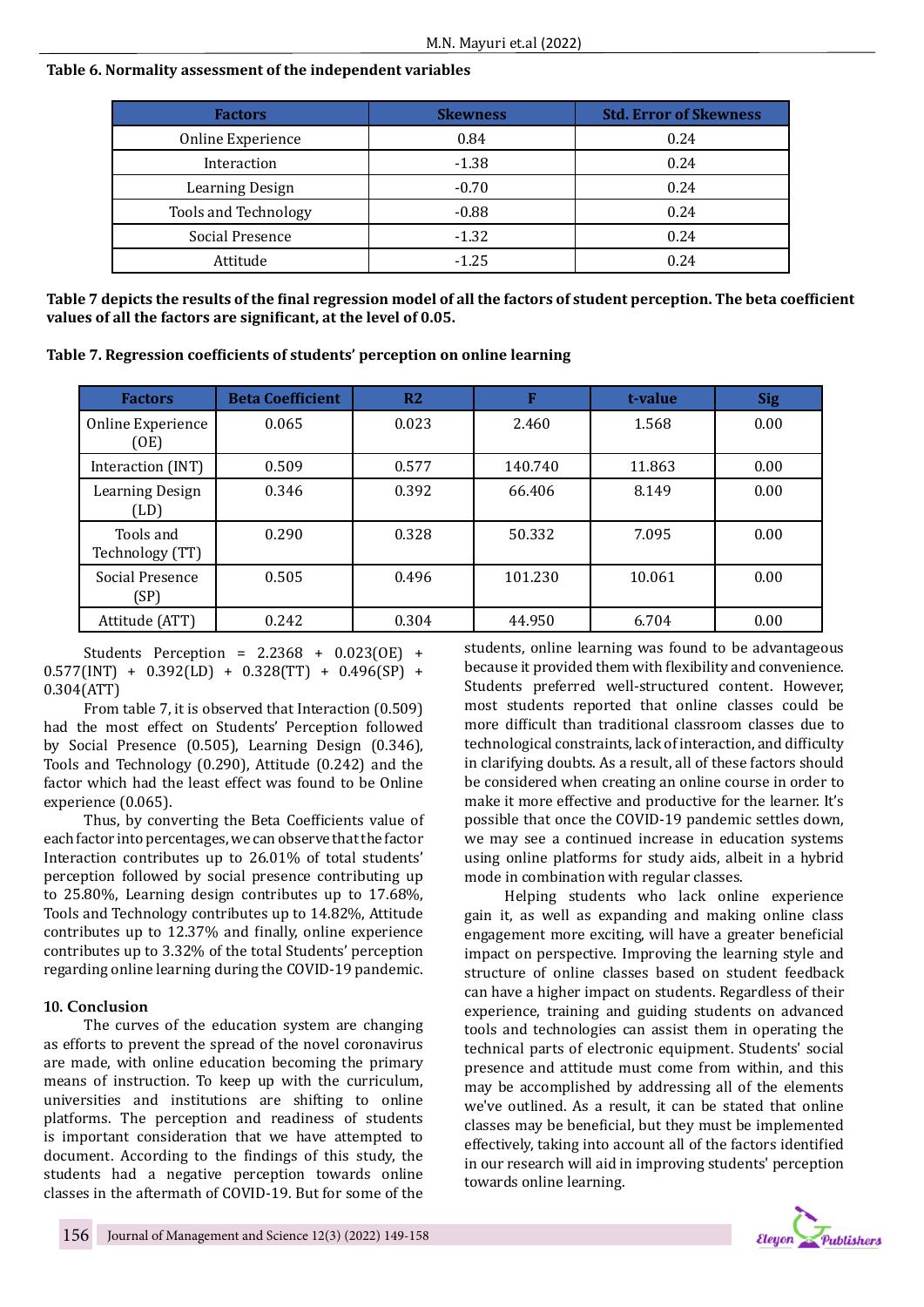# **Acknowledgemet**

Nill

## **Funding**

No funding was received to carry out this study.

# **References**

- 1. I. Akour, M.A. Baity, A.Q.A. Hamad, A Moderated Mediation Model of Perceived E-Learning within the UAE Education Sector: A Practical Study, A.Q.A.
- 2. M. Alharthi, Students' Attitudes toward the Use of Technology in Online Courses, International Journal of Technology in Education, 3(1) (2020) 14-23.
- 3. E.Y. Almomani, A.M. Qablan, F.Y. Atrooz, A.M. Almomany, R.M. Hajjo, H.Y. Almomani, The Influence of Coronavirus Diseases 2019 (COVID-19) Pandemic and the Quarantine Practices on University Students' Beliefs About the Online Learning Experience in Jordan, Frontiers in Public Health, 8 (2021).
- 4. E. Alqurashi, Predicting student satisfaction and perceived learning within online learning environments, Distance Education, 40(1) (2019) 133-148.
- 5. A. Alsoufi, A. Alsuyihili, A. Msherghi, A. Elhadi, H. Atiyah, A. Ashini, A. Zaid, Impact of the COVID-19 pandemic on medical education: Medical students' knowledge, attitudes, and practices regarding electronic learning, PLoS ONE, 16(11) (2020).
- 6. K. AW, Lay epistemics and human knowledge: Cognitive and motivational bases. New York, USA, (1989).
- 7. H. Baber, Determinants of students' perceived learning outcome and satisfaction in online learning during the pandemic of COVID-19, Journal of Education and e-Learning Research, 7(3) (2020) 285-292.
- 8. M. Bączek, M. Zagańczyk Bączek, M. Szpringer, A. Jaroszyński, B. Wożakowska Kapłon, Students' perception of online learning during the COVID-19 pandemic: a survey study of Polish medical students, Medicine,100(7) (2021).
- 9. E.T. Baloran, Knowledge, attitudes, anxiety, and coping strategies of students during COVID-19 pandemic, Journal of loss and trauma, 25(8) (2020) 635-642.
- 10. J.B. Biggs, K.F. Collis, Evaluating the quality of learning: The SOLO taxonomy (Structure of the Observed Learning Outcome). New York: Academic Press, (1982).
- 11. Cojocariu V.M. Cojocariu, I. Lazar, V. Nedeff, G. Lazar, SWOT anlysis of e-learning educational services from the perspective of their beneficiaries, Procedia-Social and Behavioral Sciences, 116 (2014) 1999-2003.
- 12. M. Cosmina, B. Anca, An emigrant teachers' excursion in the world of digital native students, Procedia-Social and Behavioral Sciences, 128 (2014) 262-268.
- 13. I. Dahlstrom Hakki, Z. Alstad, M. Banerjee, Comparing synchronous and asynchronous online discussions for students with disabilities: The impact of social presence, Computers & Education, 150 (2020).
- 14. Daniel, J. Daniel, Education and the COVID-19 pandemic, Prospects, 49(1) (2020) 91-96.
- 15. N. Diana, W. Yunita, A. Harahap, Student'S Perception and Problems in Learning English Using Google Classroom During the Covid-19 Pandemic, Linguists: Journal Of Linguistics and Language, (2021).
- 16. A.H. Eagly, S. Chaiken, The psychology of attitudes, Harcourt brace Jovanovich college publishers, (1993).
- 17. K. Gravemeijer, P. Cobb, Design research from a learning design perspective, In Educational design research, (2006) 29-63.
- 18. Hadi, A.G. Hadi, M. Kadhom, N. Hairunisa, E. Yousif, S.A. Mohammed, A review on COVID-19: origin, spread, symptoms, treatment, and prevention, Biointerface Research in Applied Chemistry, 10(6) (2020) 7234-7242.
- 19. S.M. Hamid, Online digital platforms during covid-19 in EFL classes: Visual impairment students' perception, ETERNAL (English, Teaching, Learning, and Research Journal), 6(2) (2020) 328-339.
- 20. J. Hattie, H. Timperley, 'The power of feedback', Review of educational research, 77(1) (2007) 81-112.
- 21. J.L. Howland, J.L. Moore, Student perceptions as distance learners in Internet-based courses, Distance education, 23(2) (2002) 183-195.
- 22. R. Klein, C. Tomassoni, G. Rajaaman, M. Winchester, N. Eizenberg, P. Sinnayah, First Year Student Perception and Experience of Online Topographical Anatomy Laboratory Classes using Zoom Technology during the COVID-19 Pandemic. International Journal of Innovation in Science and Mathematics Education, 29(3) (2021).
- 23. Ku, H. Y., Tseng, H. W., & Akarasriworn, C. (2013). Collaboration factors, teamwork satisfaction, and student attitudes toward online collaborative learning. Computers in human Behavior, 29(3), 922- 929.
- 24. D. Levy, Online, blended and technology-enhanced learning: Tools to facilitate community college student success in the digitally-driven workplace, (2017).
- 25. Littlefield, J. Littlefield, The Difference between Synchronous and Asynchronous Distance Learning, (2018).
- 26. M. Maison, D.A. Kurniawan, L. Anggraini, Perception, attitude, and student awareness in working on online tasks during the covid-19 pandemic, Jurnal Pendidikan Sains Indonesia (Indonesian Journal of Science Education), 9(1) (2021) 108-118.
- 27. J.L. McBrien, R. Cheng, P. Jones, Virtual spaces: Employing a synchronous online classroom to facilitate student engagement in online learning, International review of research in open and distributed learning, 10(3) (2009).
- 28. T. Muthuprasad, S. Aiswarya, K.S. Aditya, G.K. Jha, Students' perception and preference for online education in India during COVID-19 pandemic, Social Sciences & Humanities Open, 3(1) (2021) 100-101.
- 29. D. Nambiar, The impact of online learning during COVID-19: students' and teachers' perspective, The International Journal of Indian Psychology, 8(2) (2020) 783-793.
- 30. T.P. Novak, D.L. Hoffman, Y.F. Yung, Measuring the customer experience in online environments: A structural modeling approach, Marketing science, 19(1) (2000) 22-42.
- 31. D. Pal, V. Vanijja, S. Patra, Online Learning During COVID-19: Students' Perception of Multimedia Quality.